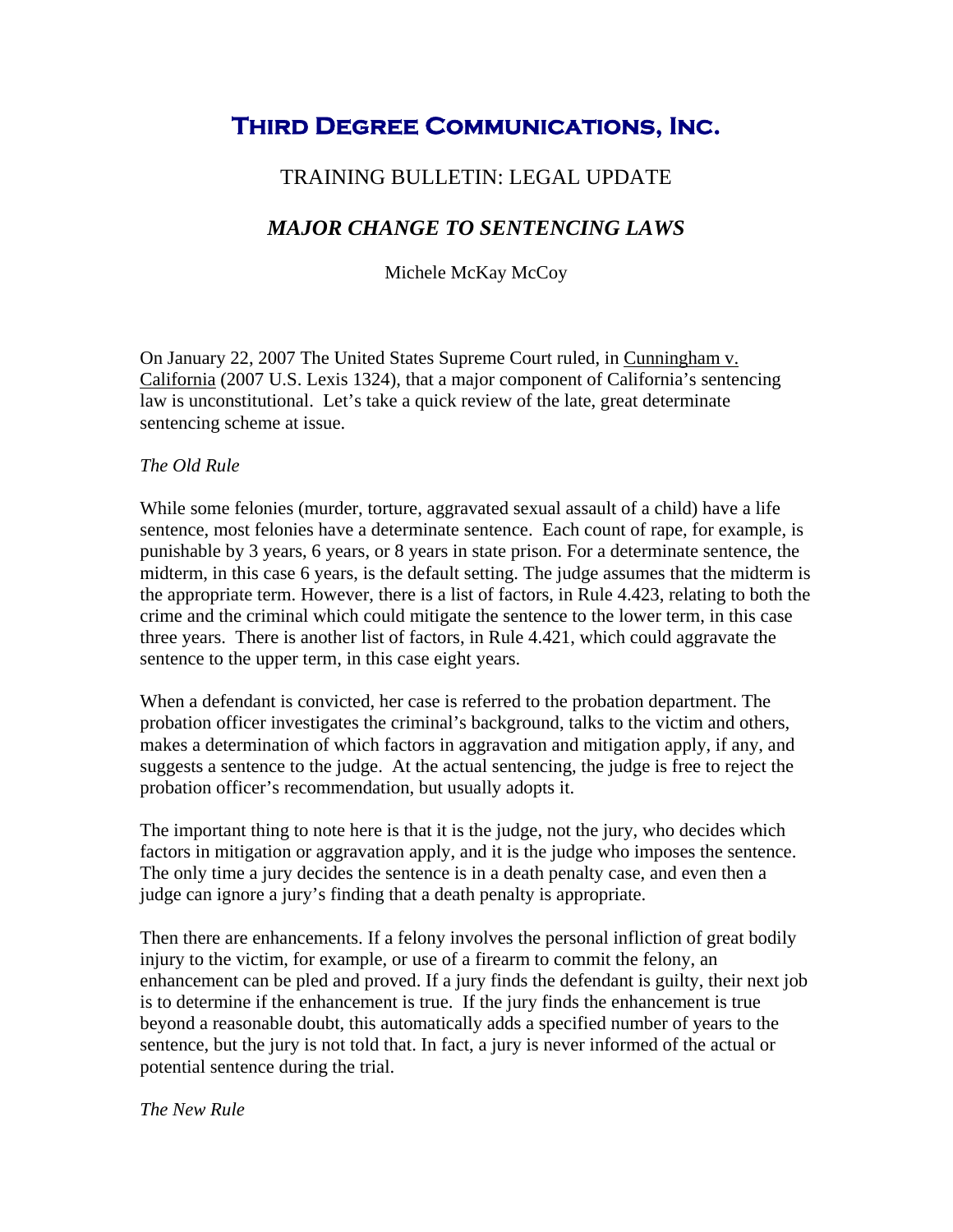The ruling in Cunningham is that factors in aggravation must now be pled, proved, and found true beyond a reasonable doubt *by a jury* before they can be imposed.

There are several possibilities about how the law could change in response to this. Part of the response could come from the state legislature, which could decide to just pick a term, for example the midterm, make that the sentence for the crime and be done with it. While this has a certain draconian simplicity to it, it does not take into account specific facts relating to both the crime and the criminal, and would treat all offenders alike.

In the meantime, courts and prosecutors need to work out whether a factor in aggravation can still be charged, and if so, how. Under the old rule, all factors in aggravation were open to consideration by the judge at every sentencing, other than those negotiated for a specific sentence, such as a fixed term in jail or prison. Now, asking juries to automatically consider factors in aggravation at every felony trial would lengthen trial considerably. It is possible that most counties will handle factors in aggravation the same way they currently handle "three strikes" cases, with a committee of veteran prosecutors who decide whether to file strike priors, or in this case factors in aggravation, in a particular case.

Cunningham says the jury must decide any fact (other than a prior conviction) that exposes a defendant to the upper term, but it doesn't say *when* the jury needs to decide this. If the prosecutor's office decides to seek factors in aggravation in a particular case, there are at least two ways to go about it.

An argument could be made that since factors in aggravation aren't relevant until the jury comes back with a guilty verdict, no evidence of factors in aggravation should be presented until there is a separate penalty phase after the jury verdict of guilty, if any.

It's more likely that factors in aggravation will be pled in the complaint, and then the information, just as enhancements are. The jury will be instructed not to consider the enhancements, or factors in aggravation, unless and until they reach a verdict of guilty. It will then be up to the jury to find the factors in aggravation true or not true. Of course, there are no CALCRIM jury instructions defining the factors in aggravation (yet), so judges will have to do their best to come up with clear jury instructions. It also means the factors in aggravation must be established by the police reports, just as enhancements are.

When you look at Rule 4.421 (and please turn to the back of your Penal Code book to do so), the eleven factors relating to the crime can probably be established by the police reports fairly easily. For example, if the property stolen is very valuable, or the contraband in question is a large amount, those facts do not require any additional investigation beyond that of the crime itself. Any jury who heard evidence of the elements of the crime would be hearing factors in aggravation relating to the crime at the same time, since they both involve the same evidence.